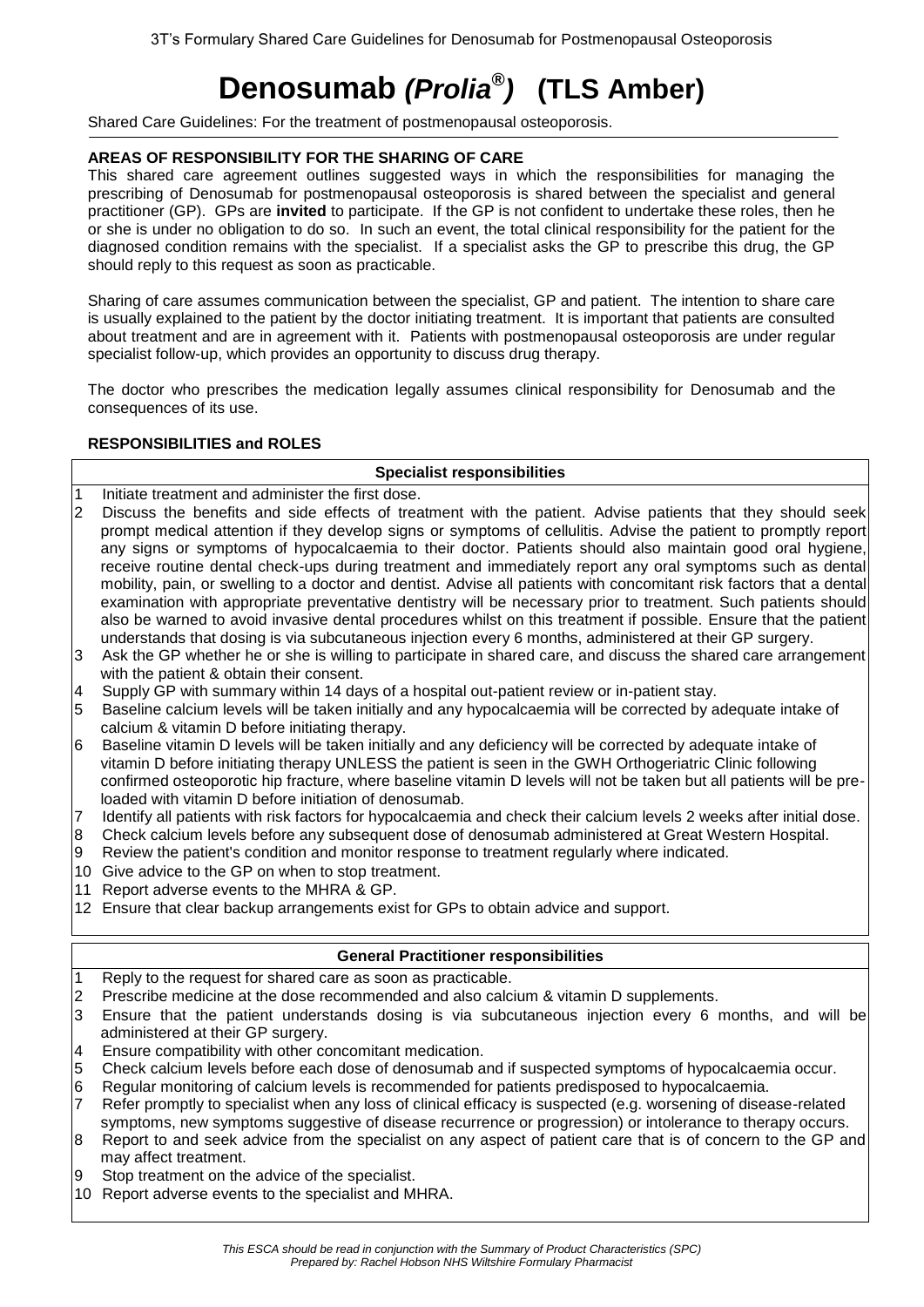## **Patient's role**

- 1 Attend all appointments with GP and specialist.
- 2 Report to the specialist or GP if he or she does not have a clear understanding of the treatment.
- 3 Share any concerns in relation to treatment with medicine.
- 4 Inform specialist or GP of any other medication being taken, including over-the-counter products.
- 5 Report any adverse effects to the specialist or GP whilst taking the medicine.

## **BACK-UP ADVICE AND SUPPORT**

| Contact details                         | Telephone No.          | Bleep: | Fax:                   | Email address:           |
|-----------------------------------------|------------------------|--------|------------------------|--------------------------|
| Dr David Collins                        | 01793 604317           | n/a    | 01793 605387           | David.Collins@gwh.nhs.uk |
| <b>Consultant Rheumatologist</b>        |                        |        |                        |                          |
| Dr Nicola Watson                        | 01793 605108           | n/a    | 01793 605157           | Nicola.Watson@gwh.nhs.uk |
| Consultant Orthogeriatrician            |                        |        |                        |                          |
| Dr Sarah Woods                          | 01793 605106           | n/a    | 01793 605157           | sarah.woods@gwh.nhs.uk   |
| Associate Specialist in Orthogeriatrics |                        |        |                        |                          |
| <b>Hospital Pharmacy Dept:</b>          | 01793<br>605029/605024 | n/a    | 01793<br>605028/605021 | medinfo@gwh.nhs.uk       |

Points for the GP to pass on to the patient.

#### **SUPPORTING INFORMATION Summary of condition and licensed indications.**

Postmenopausal osteoporosis is a condition that mainly affects older women and is characterized by a decrease in bone mass.

Denosumab is indicated for:

- Treatment of osteoporosis in postmenopausal women at increased risk of fractures.
- Treatment of bone loss associated with hormone ablation in men with prostate cancer at increased risk of fractures (but indication is not covered by this Shared Care Agreement).

## **Treatment Aims (Therapeutic plan)**

Denosumab is the first in a new class of drugs to treat osteoporosis. It is a human monoclonal antibody (IgG2) that targets and binds with high affinity and specificity to receptor activator of nuclear factor-K B ligand (RANKL), preventing activation of its receptor, RANK, on the surface of osteoclast precursors and osteoclasts. Prevention of the RANKL/RANK interaction inhibits osteoclast formation, function and survival, thereby decreasing bone resorption in cortical and trabecular bone.

As this drug is the first in a new class of drugs for the treatment of postmenopausal osteoporosis it was deemed to be appropriate to provide a shared care agreement for GPs.

- $\circ$  Evidence to support efficacy is from one double-blind, randomised, placebo-controlled study of the effect of denosumab on fracture prevention in postmenopausal women, 60 to 90 years with bone mineral density (BMD) T-score (total hip or lumbar spine) < -2.5 but  $\geq$  -4.0.
- o The incidence of new radiographic vertebral fractures at 3 years was 2.3% (86/3,702) and 7.2% (264/3,691) for patients receiving denosumab and placebo, respectively. This represents a relative reduction in risk of 68% for denosumab, risk ratio (RR) 0.32 (95% confidence interval [CI] 0.26 to 0.41).
- $\circ$  Denosumab reduced the risk of hip fracture relative to placebo, cumulative incidence 0.7% versus 1.2% for denosumab and placebo, respectively, HR 0.60 (95% CI 0.37 to 0.97), a 40% relative risk reduction.
- o Denosumab reduced new clinical vertebral fractures relative to placebo, 0.8% versus 2.6% RR 0.31 (95% CI 0.20 to 0.47) (cumulative Kaplan-Meier estimate).
- $\circ$  Denosumab produced a relative increase in bone mineral density of 9.2% (95% CI 8.2 to 10.1) in lumbar spine and 6.0% (95% CI 5.2 to 6.7) in total hip relative to placebo. Denosumab also reduced bone turnover markers serum C-telopeptide and serum procollagen type 1 N-terminal propeptide by 72% and 76%, respectively relative to placebo at 36 months.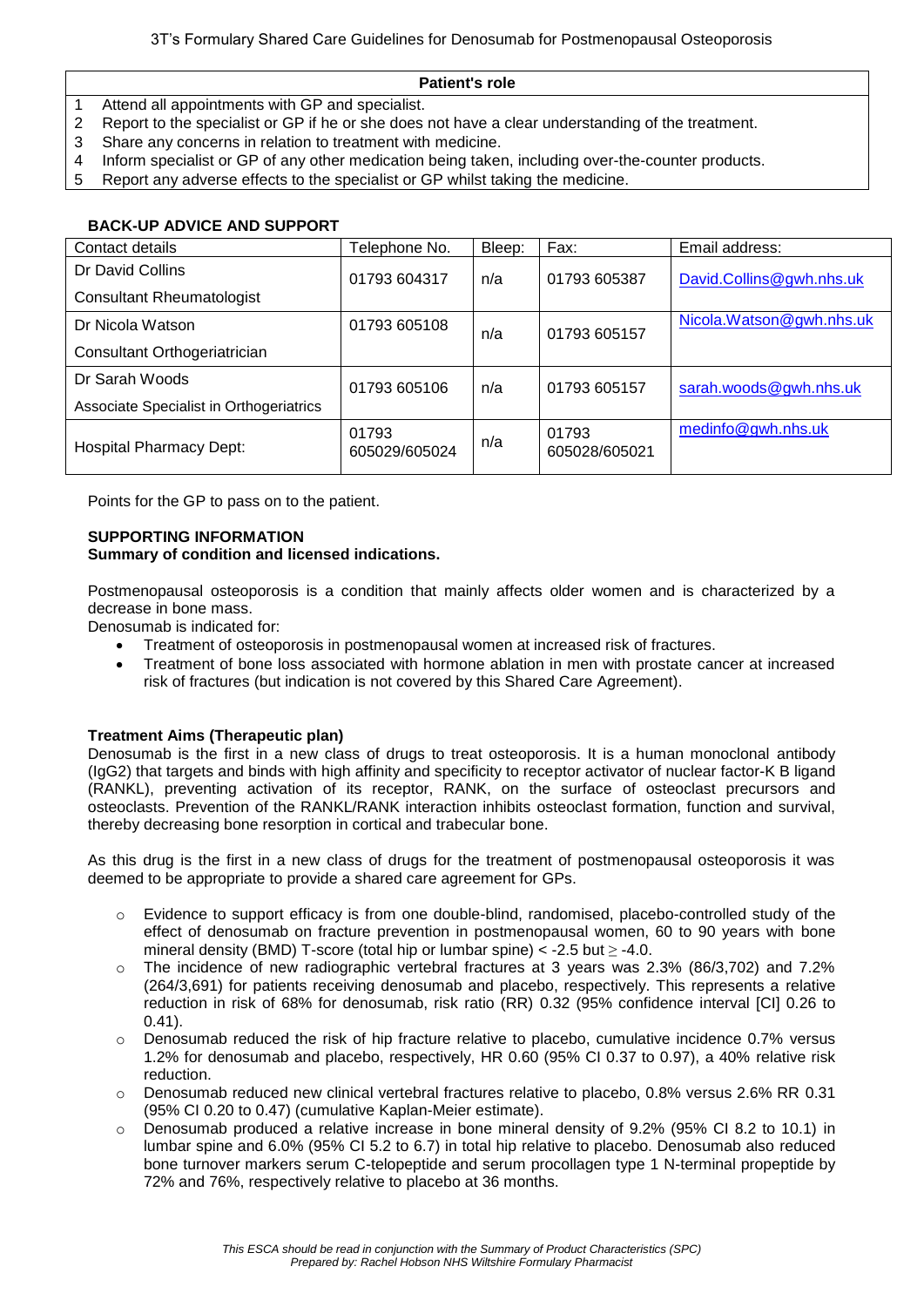NICE TA204 (October 2010) sets out how this drug should be used in primary & secondary prevention in postmenopausal women. Further information about the appropriate use of this drug in the treatment pathway for postmenopausal osteoporosis can be found at NHS Wiltshire, BANES & Swindon's joint formulary websites.

## **Treatment Schedule (including dosage and administration)**

The recommended dose of Denosumab in postmenopausal women is 60mg administered as a single subcutaneous injection once every 6 months into the thigh, abdomen or back of arm.

Patients that continue on Densoumab at 5 years need to be referred back to a specialist in order to decide whether the medication should be continued or not.

#### **Contra-indications and precautions for use**

- o Hypocalcaemia
- o Hypersensitivity to the active substance or to any of the excipients.
- $\circ$  Patients with rare hereditary problems of fructose intolerance should not use Prolia.

*N.B. The needle cover of the pre-filled syringe contains dry natural rubber (a derivative of latex), which may cause allergic reactions.*

Adequate calcium & vitamin D intake is important for all patients. Hypocalcaemia must be corrected by adequate intake of calcium and vitamin D before initiating therapy. Patients with severe renal impairment (creatinine clearance < 30 ml/min) or receiving dialysis are at greater risk of developing hypocalcaemia. Clinical monitoring of calcium levels is recommended for patients predisposed to hypocalcaemia.

Patients receiving Prolia may develop skin infections (predominantly cellulitis) leading to hospitalisation. Patients should be advised to seek prompt medical attention if they develop signs or symptoms of cellulitis.

Osteonecrosis of the jaw (ONJ) has been reported in patients treated with denosumab or bisphosphonates, another class of anti-resorptive agents. Most cases have been in cancer patients; however some have occurred in patients with osteoporosis.

Known risk factors for ONJ include a diagnosis of cancer with bone lesions, concomitant therapies (e.g., chemotherapy, antiangiogenic biologics, corticosteroids, radiotherapy to head and neck), poor oral hygiene, dental extractions, and co-morbid disorders (e.g., pre-existing dental disease, anaemia, coagulopathy, infection) and previous treatment with bisphosphonates.

A dental examination with appropriate preventive dentistry should be considered prior to treatment with Prolia in patients with concomitant risk factors. While on treatment, these patients should avoid invasive dental procedures if possible.

Good oral hygiene practices should be maintained during treatment with Prolia. For patients who develop ONJ while on Prolia therapy, dental surgery may exacerbate the condition. If ONJ occurs during treatment with Prolia, use clinical judgment and guide the management plan of each patient based on individual benefit/risk evaluation.

# **Side-effects**

Common (≥ 1/100 to <1/10): Urinary tract infection, Upper respiratory tract infection, sciatica, cataracts\*, constipation, rash, pain in extremity. Uncommon ( $\geq 1/1,000$  to <1/100): Diverticulitis\*, cellulitis, ear infection, eczema. Very rare (<1/10,000): Hypocalcaemia.

*\*There was no evidence of increased incidence of cataracts or diverticulitis in postmenopausal women with osteoporosis; these conditions occurred only in patients with prostate cancer.*

Refer patient back to the specialist if any of these side-effects cause concern. Refer to the SPC for a full list of adverse effects & further information [http://www.medicines.org.uk.](http://www.medicines.org.uk/)

Denosumab was launched in May 2010 and has black triangle (▼) status. Serious suspected reactions (even if well recognised or causal link uncertain) should be reported to the MHRA.

#### **Monitoring**